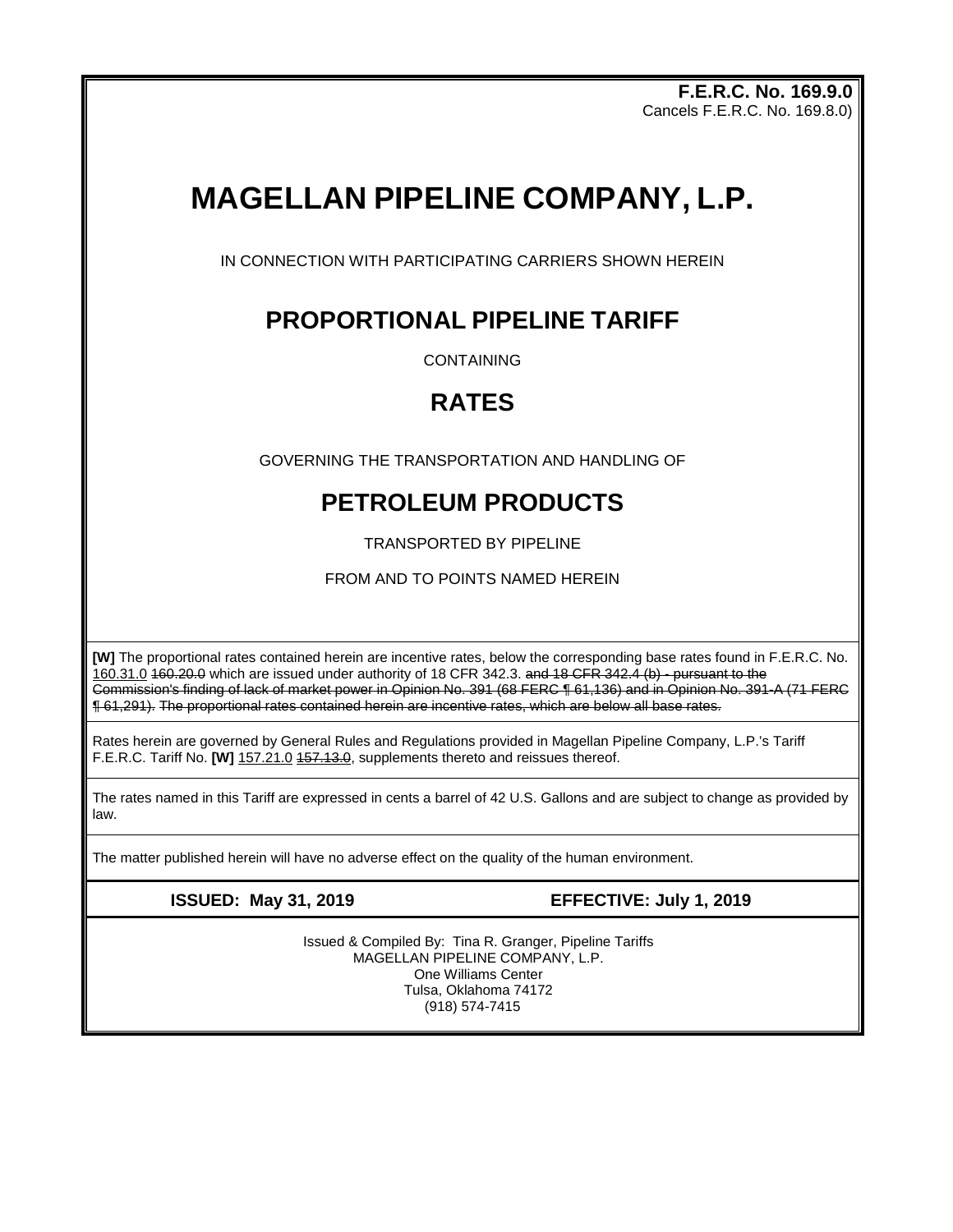## **PARTICIPATING CARRIERS**

Coffeyville Resources Pipeline, LLC

Phillips 66 Carrier LLC

Valero Partners Wynnewood, LLC

### **ITEM 100 – APPLICATION OF PROPORTIONAL RATES**

Inventory Owners, prior to usage, must notify Carrier in writing of their commitment to use the proportional rates on qualified volumes. This Notification must provide Carrier a list of the delivery point(s) (or additions to), a physical description of each facility receiving the delivery, and the County and State location of each delivery point. This information must be provided to Carrier at least twenty (20) working days prior to usage. Delivery tickets at the delivery point must be signed by an authorized representative from the delivery point. The expiration date of the Notification shall not be longer than the effectiveness of the proportional rates published herein.

Verification of delivery will be subject to audit of delivery point inventory records by Carrier or at Inventory Owner's choice, a third party selected by Carrier. If requested by Carrier, Inventory Owner shall certify under oath to the accuracy and veracity of such records. If Inventory Owner desires to have a third party perform the audit, Inventory Owner will reimburse Carrier for all fees and expenses of third party auditor.

Any Inventory Owner who takes credit for a delivery that is not supported by the appropriate Inventory Owner's records, or which records are shown to be fraudulent, shall have all claims pending denied and shall be prohibited from participating in the proportional rate program for a period of twelve (12) months. An Inventory Owner failing to submit to an audit of records, which are used to support claims, shall have all pending claims denied and shall be prohibited from participating in any proportional rates for a period of twenty-four (24) months.

If prepayment is required under Item 75, F.E.R.C. No. **[W**] 157.21.0 157.13.0, supplements thereto or reissues thereof, Inventory Owners shall pay the base rate or applicable Volume Incentive rate named in MPL's Tariff F.E.R.C. Nos. **[W]** 160.31.0 160.20.0, **[W]** 170.27.0 170.17.0, supplements thereto or reissues thereof, with application of proportional rate to occur when product has been delivered out of Carrier's terminal. After the end of each month, Carrier will calculate the volumes delivered to committed Proportional Destinations and issue a payment to the party designated by the Inventory Owner in the Proportional Rate Notification.

The proportional rates named in this Item shall apply only on Petroleum Products that are delivered to designated MPL terminals for further transportation to ultimate delivery points in designated counties, within a given State, as stated in each of the following groups.

**GROUP 750:** Includes deliveries from Magellan Pipeline Company, L.P.'s Terminals at Des Moines, IA to delivery points in the Following counties within the State of Nebraska:

| <b>Box Butte</b>                                                             | Sioux                          | Dawes  |  |  |  |  |  |
|------------------------------------------------------------------------------|--------------------------------|--------|--|--|--|--|--|
| and to delivery points in the following counties within the State of Wyoming |                                |        |  |  |  |  |  |
| Goshen                                                                       | Laramie                        | Platte |  |  |  |  |  |
|                                                                              | <b>CREDIT 40 CENTS PER BBL</b> |        |  |  |  |  |  |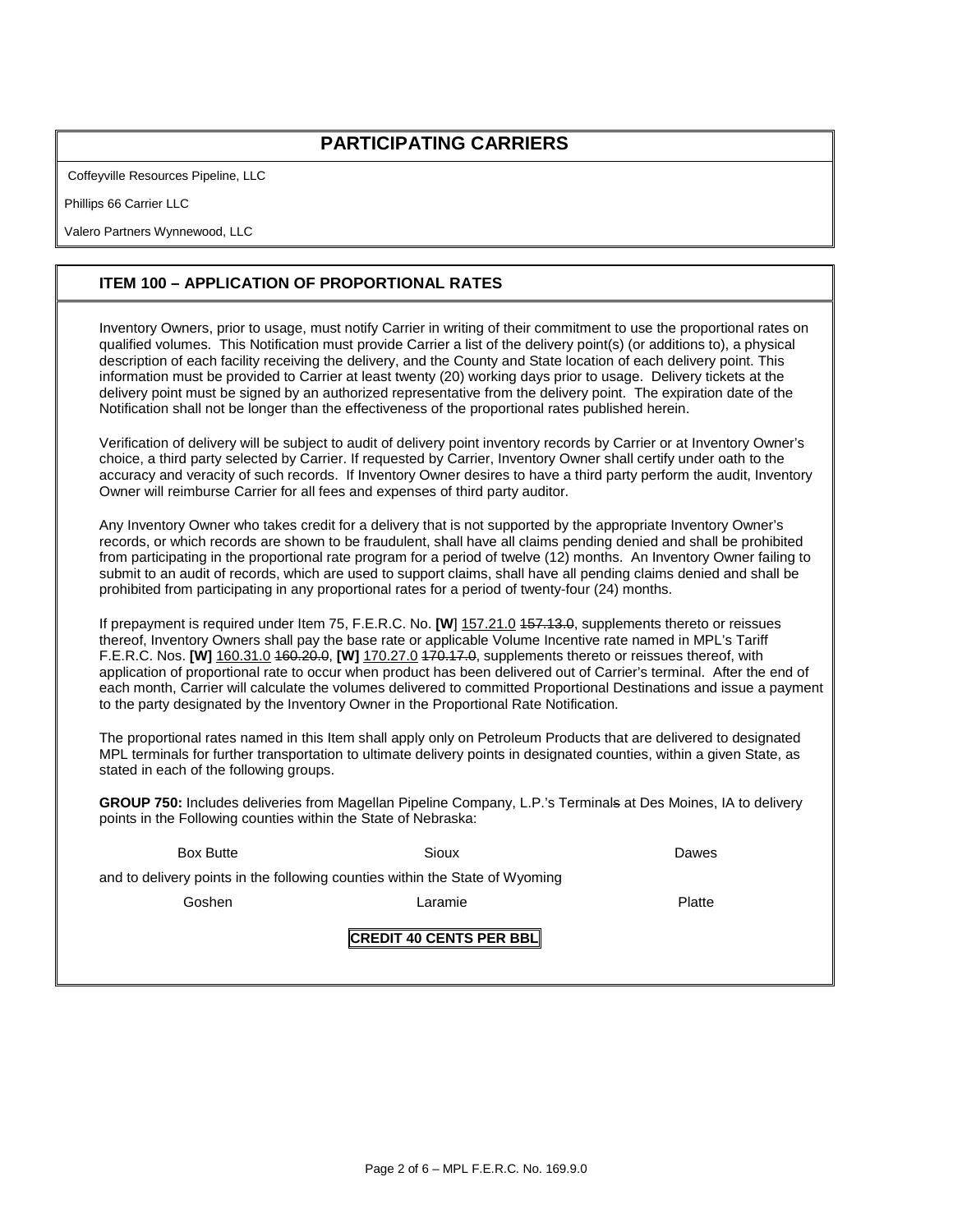## **PROPORTIONAL RATES – PETROLEUM PRODUCTS**

# **ITEM 100 – APPLICATION OF PROPORTIONAL RATES** (continued) To derive Proportional Rate of eligible deliveries, reduce rate set forth in MPL's Tariff F.E.R.C No's. **[W]** 160.31.0 160.20.0, Item No's (200, 201, 203, 204, 205, 206, 230, 240 and 255) and F.E.R.C. No. **[W]** 170.27 170.17.0, Supplements thereto and reissues thereof, by amount shown in the table below: **PARTICIPATING TERMINALS DERIVATION OF PROPORTIONAL RATE** Des Moines, IA Group 750 Locations ........................by **[U]** 40 cents per Barrel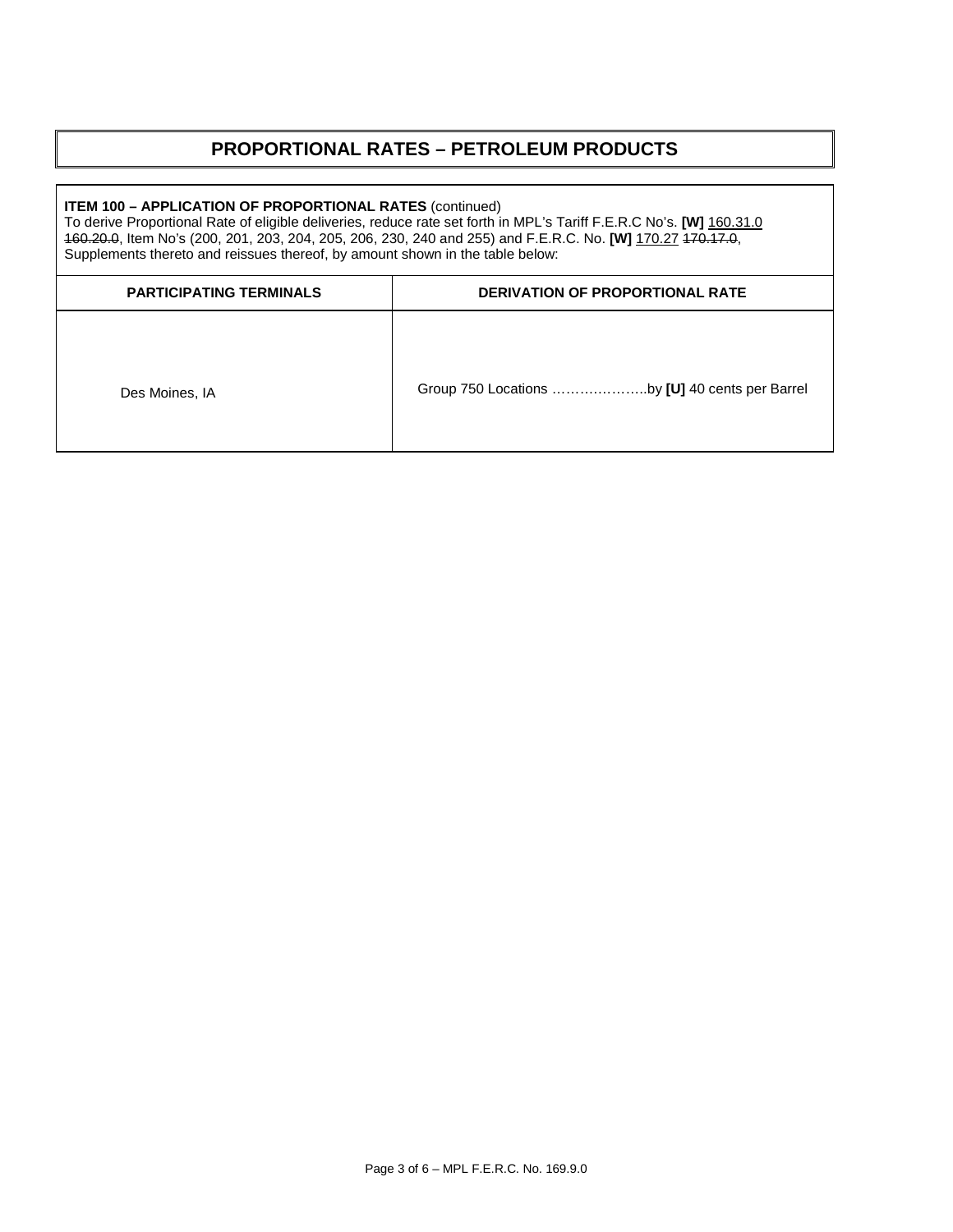### **PROPORTIONAL RATES – PETROLEUM PRODUCTS**

#### **[C] ITEM 200 – APPLICATION OF PROPORTIONAL RATES**

**[C]** The application of proportional rate credits named in Item 210 of this tariff shall apply only on transportation of Fuel Oil Distillates or Gasolines from origins listed in MPL's F.E.R.C. No. **[W]** 160.20.0 160.17.0, Item Nos. (200, 201, 203, 204, 230, 240 and 255), supplements thereto or reissues thereof, and delivered at MPL's Minneapolis, MN terminal for further transportation to the interim designated rail facilities with the address defined in Item 210, thence further transportation to the final delivery points within the state and counties defined in Item 210. Suppliers, the authorized party via Carrier's ATLAS system, desiring to avail themselves of the application of proportional rate credits specified in Item 210 are subject to the following special rules:

- (a) Prior to usage, Suppliers must notify Carrier in writing of their intent to use the Proportional Rates specified in Item 210. This Notification must be provided to Carrier prior to usage and contain a list of the intended final delivery destinations, a physical description of each facility receiving the delivery, and the county and state location of each final delivery destination. Any subsequent new final delivery destinations which Supplier desires to add must be submitted to Carrier in writing before any such new final delivery destination will qualify for any proportional credits hereunder. The expiration date of the Notification shall not be longer than the effectiveness of the proportional rate credits published herein.
- (b) The applicable transportation rate in MPL's F.E.R.C. No. **[W]** 160.20.0 160.17.0, Item Nos. (200, 201, 203, 204, 230, 240 and 255), supplements thereto or reissues thereof, shall have been paid to Carrier on the shipment from the applicable origin to MPL's Minneapolis, MN terminal which were subsequently delivery to one of the Interim Rail Destinations defined in Item 210 herein.
- (c) Within forty-five (45) days after each month end, Supplier shall provide Carrier with satisfactory documentation which confirms the subsequent transportation from the Interim Rail Destinations identified in Item 210 herein to the Final Delivery Destinations identified in Item 210 herein. Upon receipt and confirmation of Supplier's documentation, Carrier will issue a proportional rate credit to Supplier within forty-five (45) days of receipt of such documentation. If Supplier fails to provide the required documentation for any given month within the time frame specified herein, Carrier will have no obligation to issue any credits for that month and Supplier forfeits all credits which may have been payable.
- (d) Satisfactory documentation shall be subject to an audit by Carrier, or at Supplier's choice, a third party selected by Carrier. If requested by Carrier, Supplier shall certify under oath to the accuracy and veracity of such documentation. If Supplier desires to have a third party perform the audit, Supplier will reimburse Carrier for all fees and expenses of said third party audit.
- (e) Any Supplier who takes credit for deliveries that are not supported by the appropriate documentation or which documents to be fraudulent, shall be required to return to Carrier all unsupported and/or fraudulent credits and will be prohibited from further program participation.

#### **[C] ITEM 210 PROPORTIONAL CREDITS (Cents per Barrel)**

A Supplier transporting Product under the provisions of Item 200 will receive the following application of the proportional rate credit. To derive the Proportional Rate of eligible deliveries, reduce the rate set forth in MPL's Tariff F.E.R.C. No. 160.20.0, Item Nos. (200, 201, 203, 204, 230, 240 and 255), supplements thereto and reissues thereof, by amount shown in table below.

|                                                                                                          |                                  | [C] Proportional Credit Rate<br>These rates will apply on proportional movements of Fuel Oil Distillates or Gasolines ONLY, and as further defined in the provisions of<br>Item 200 and 210 herein. |                                                                                                                                                                                                                                                                                       |                                                         |
|----------------------------------------------------------------------------------------------------------|----------------------------------|-----------------------------------------------------------------------------------------------------------------------------------------------------------------------------------------------------|---------------------------------------------------------------------------------------------------------------------------------------------------------------------------------------------------------------------------------------------------------------------------------------|---------------------------------------------------------|
| Origin                                                                                                   | <b>MPL</b><br><b>Destination</b> | <b>Interim Rail Destination</b>                                                                                                                                                                     | <b>Final Delivery</b><br><b>Destination</b>                                                                                                                                                                                                                                           | <b>Derivation of Proportional</b><br><b>Rate Credit</b> |
| Oklahoma Central<br>Kansas<br>Duncan, OK<br>Wynnewood, OK<br>Ardmore, OK<br>Wichita, KS<br>McPherson, KS | <b>Minneapolis</b>               | Minnesota Commercial<br>Railway<br>508 Cleveland Ave N<br>St. Paul. MN 55114<br>$\overline{QR}$                                                                                                     | Bonneville County, ID<br>Dawson County, MT<br>Silver Bow County, MT<br>Burke County, ND<br>Mountrail County, ND<br>Ward County, ND<br>Weber County, UT<br>Spokane County, WA<br><b>Campbell County, WY</b><br>Province of Alberta.<br>Canada<br><b>Province of Ontario.</b><br>Canada | [C] 40 Cents/BBL                                        |
|                                                                                                          | $(MPL)$ , MN                     | <b>Progressive Rail</b><br>8415 220 <sup>th</sup> St<br>Lakeville, MN 55044                                                                                                                         |                                                                                                                                                                                                                                                                                       |                                                         |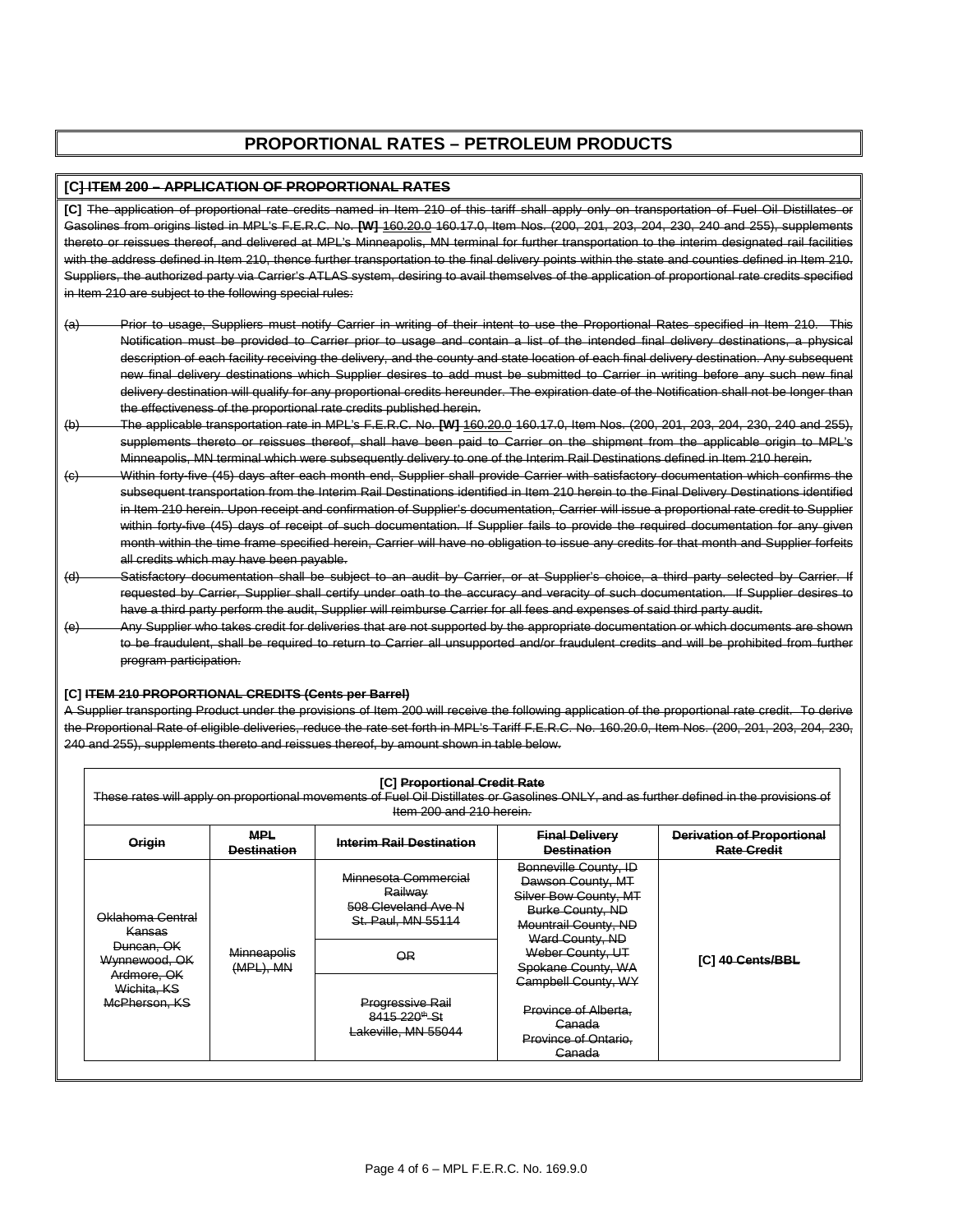## **PROPORTIONAL RATES – PETROLEUM PRODUCTS**

#### **[C] ITEM 300 – APPLICATION OF PROPORTIONAL RATES**

**[C]** The application of proportional rate credits named in Items 310 and 320 of this tariff shall apply only on transportation of Fuel Oil Distillates from origins listed in MPL's F.E.R.C. No. **[W]** 160.20.0 160.17.0, Item Nos. (200, 201, 203, 204, 230, 240 and 255), specified in Item 310 and from origins listed in MPL's F.E.R.C. No. **[W]** 160.20.0 160.17.0, Item No. (205), specified in Item 320, supplements thereto or reissues thereof, and delivered at MPL's Fargo, ND and/or MPL's Grand Forks, ND terminals for further transportation to the delivery points in the Province of Manitoba, Canada. Suppliers, the authorized party via Carrier's ATLAS system, desiring to avail themselves of the application of proportional rate credits specified in Items 310 and 320 are subject to the following special rules:

- (a) Prior to usage, Suppliers must notify Carrier in writing of their intent to use the Proportional Rates specified in Items 310 and 320. This Notification must be provided to Carrier prior to usage and contain a list of the intended delivery points, a physical description of each facility receiving the delivery, and the county and state location of each delivery point. The expiration date of the Notification shall not be longer than the effectiveness of the proportional rate credits published herein.
- (b) For application of proportional rates in Item 310, the applicable transportation rate in MPL's F.E.R.C. No. **[W]** 160.20.0 160.17.0, Item Nos. (200, 201, 203, 204, 230, 240 and 255), supplements thereto or reissues thereof, shall have been paid to Carrier on the shipment from the applicable origin to MPL's Fargo, ND and/or MPL's Grand Forks, ND terminals. For application of proportional rates in Item 320, the applicable transportation rate in MPL's F.E.R.C. No. **[W]** 160.20.0 160.17.0, Item No. (205) supplements thereto or reissues thereof, shall have been paid to Carrier on the shipment from the applicable origin to MPL's Fargo, ND and/or MPL's Grand Forks, ND terminal.
- (c) Satisfactory documentation shall be subject to an audit by Carrier, or at Supplier's choice, a third party selected by Carrier. If requested by Carrier, Supplier shall certify under oath to the accuracy and veracity of such documentation. If Supplier desires to have a third party perform the audit, Supplier will reimburse Carrier for all fees and expenses of said third party audit.
- (d) Any Supplier who takes credit for deliveries that are not supported by the appropriate documentation or which documents are shown to be fraudulent, shall be required to return to Carrier all unsupported and/or fraudulent credits and will be prohibited from further program participation.

#### **[C] ITEM 310 and 320 PROPORTIONAL CREDITS (Cents per Barrel)**

**[C]** A Supplier transporting Product under the provisions of Item 300 will receive the following application of the proportional rate credit. To derive the Proportional Rate in Item 310 of eligible deliveries, reduce the rate set forth in MPL's Tariff F.E.R.C. No. 160.20.0, Item Nos. (200, 201, 203, 204, 230, 240 and 255), supplements thereto and reissues thereof, by amount shown in Item 310 in the table below. To derive the Proportional Rate in Item 320 of eligible deliveries, reduce the rate set forth in MPL's Tariff F.E.R.C. No. 160.20.0, Item No. (205), supplements thereto and reissues thereof, by amount shown in Item 320 in the table below.

|             |                                                                                                          | [C] Proportional Credit Rate<br>These rates will apply on proportional movements of Fuel Oil Distillates ONLY, and as further defined in the provisions of Item 300,<br>310 and 320 herein. |                                             |                                                            |
|-------------|----------------------------------------------------------------------------------------------------------|---------------------------------------------------------------------------------------------------------------------------------------------------------------------------------------------|---------------------------------------------|------------------------------------------------------------|
| <b>Item</b> | <b>Origin</b>                                                                                            | <b>MPL Destination</b>                                                                                                                                                                      | <b>Final Delivery</b><br><b>Destination</b> | Derivation of<br><b>Proportional Rate</b><br><b>Credit</b> |
| IC1310      | Oklahoma Central<br>Kansas<br>Duncan, OK<br>Wynnewood, OK<br>Ardmore, OK<br>Wichita, KS<br>McPherson, KS | Fargo, ND<br>Grand Forks, ND                                                                                                                                                                | Province of Manitoba.<br>Ganada             | [C]-40 Gents/BBL                                           |
| $[C]$ 320   | Minneapolis, MN                                                                                          |                                                                                                                                                                                             |                                             | [C]-20 Cents/BBL                                           |